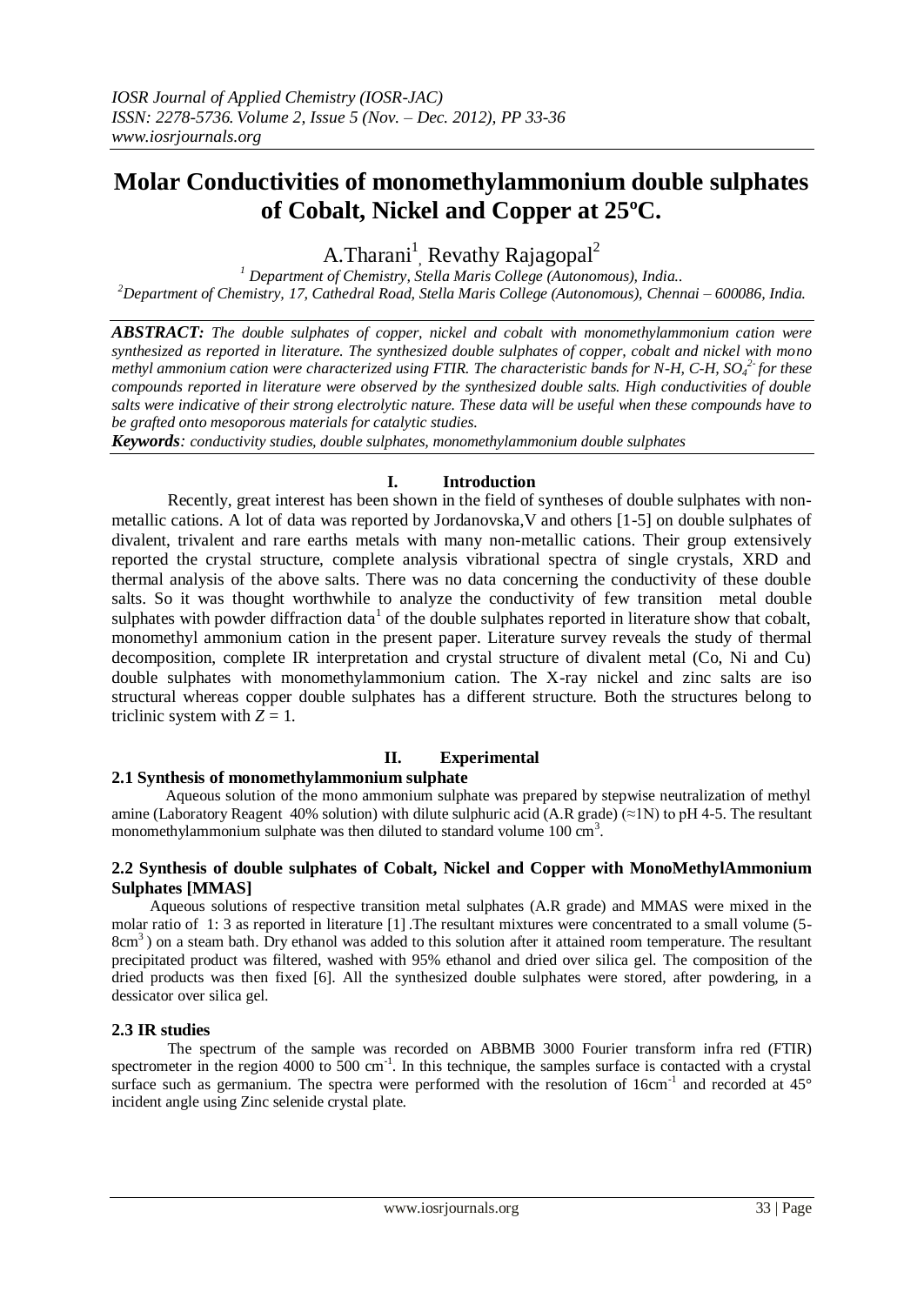# **2.4 Conductivity Studies**

 Digital conductivity meter, model: RI 503 was used to measure the conductivity. The cell constant was determined using a standard solution of 0.0100mol/cm<sup>3</sup> potassium chloride (KCI). The limiting conductivity of water at  $298K$  was found to be  $0.034$  mS cm<sup>-1</sup>.

# **III. Results And Discussion**

 The composition of the synthesized double salts was fixed from the results of metal analysis complexometrically and sulphate gravimetrically. Table 1 shows the same.

| Compound     | %M     |      | $\%SO_4$ |      | <b>Empirical formula</b>       |
|--------------|--------|------|----------|------|--------------------------------|
|              | Theor. | Exp. | Theor.   | Exp. |                                |
| COMMAS (1:3) | 13.95  | 13.7 | 40.848   | 39.5 | $(CH_3NH_3)_2Co(SO_4)_2.6H_2O$ |
| NIMMAS (1:3) | 13.17  | 13.0 | 38.6014  | 37.3 | $(CH_3NH_3)_2Ni(SO_4)_2.6H_2O$ |
| CuMMAS(1:3)  | 14.85  | 14.8 | 39.9521  | 38.7 | $(CH_3NH_3)_2Cu(SO_4)_2.6H_2O$ |
|              |        |      |          |      |                                |

**Table 1: Results for the chemical composition of MMAM<sup>1</sup> S where M<sup>1</sup> = cobalt, nickel and copper**

 The infrared spectra of these compounds showed peaks characteristic of coordinated water, N-H, C-H, C-N and O-H stretching and bending bands as reported in literature.

The solutions of different concentrations of double sulphates were prepared in conductivity water and their conductivities were measured. The Tables 2, 3, and 4 show the conductivity data of Copper, Cobalt and Nickel double salts respectively.

From the conductivity of solutions, conductivity of salt was obtained by equation 1:

κ Salt = κ Soln- κ water ……………………………1.

|  |  | Table 2: The limiting ionic conductivities value for the CuMMAS at $25^{\circ}$ C |  |  |  |
|--|--|-----------------------------------------------------------------------------------|--|--|--|
|--|--|-----------------------------------------------------------------------------------|--|--|--|

| $\mathbf C$<br>Gram | Soln                | $\Box$ Salt = $\Box$ Soln | $\square$ /(mScm $^2$ mol <sup>-1</sup> ) | $\sqcup$ c | $\mathbb{L}^{\prime}$ |
|---------------------|---------------------|---------------------------|-------------------------------------------|------------|-----------------------|
| equivalents         | $\text{mS cm}^{-1}$ | water                     |                                           |            |                       |
| /dm <sup>3</sup>    |                     | $mScm-1$                  |                                           |            |                       |
| 0.01                | 5.3727              | 5.3387                    | 533870                                    | 0.1        | 796821.3119           |
| 0.005               | 3.0427              | 3.0087                    | 601740                                    | 0.07011    | 784890.7056           |
| 0.0025              | .6827               | 1.6487                    | 659480                                    | 0.05       | 789796.5743           |
| 0.00125             | 0.9027              | 0.8687                    | 694960                                    | 0.035355   | 786752.5829           |
| 0.000625            | 0.4627              | 0.4287                    | 685920                                    | 0.025      | 747596.8063           |

#### **Table 3: The limiting ionic conductivities value for the CoMMAS at 25<sup>o</sup>C**

| $\mathbf C$<br>Gram             | $\sqcup$ Soln         | $\Box$ Salt = $\Box$ Soln- | $\square/(mScm2mol-1)$ | $\Box$ c | $\mathbb{L}^{\prime}$ |
|---------------------------------|-----------------------|----------------------------|------------------------|----------|-----------------------|
| equivalents<br>/dm <sup>3</sup> | $mS$ cm <sup>-1</sup> | water<br>$mScm-1$          |                        |          |                       |
| 0.01                            | 6.4127                | 6.3787                     | 637870                 | 0.1      | 763916.4156           |
| 0.005                           | 3.6027                | 3.5687                     | 713740                 | 0.07011  | 808013.6434           |
| 0.0025                          | 2.0127                | 1.9787                     | 791480                 | 0.05     | 862648.6142           |
| 0.00125                         | 1.1227                | 1.0887                     | 870960                 | 0.035355 | 924915.7257           |
| 0.000625                        | 0.6227                | 0.5887                     | 941920                 | 0.025    | 982445.9471           |
| 0.0003125                       | 0.3527                | 0.3187                     | 1019840                | 0.017678 | 1050481.208           |

#### **Table 4: The limiting ionic conductivities value for the NiMMAS at 25<sup>o</sup>C**

| $\mathbf C$<br>Gram     | Soln                | $\Box$ Salt = $\Box$<br>Soln <sup>-</sup> | $\Box$ /(mScm <sup>2</sup> mol <sup>-1</sup> ) | ⊟ c      | –∩          |
|-------------------------|---------------------|-------------------------------------------|------------------------------------------------|----------|-------------|
| equivalents<br>$\sin^3$ | $\text{mS cm}^{-1}$ | water<br>$mScm^{-1}$                      |                                                |          |             |
| 0.01                    | 6.4927              | 6.487                                     | 645870                                         | 0.1      | 768893.1756 |
| 0.005                   | 3.5627              | 3.5287                                    | 705740                                         | 0.07011  | 795771.9156 |
| 0.0025                  | 1.9127              | 1.8787                                    | 751480                                         | 0.05     | 816826.2337 |
| 0.00125                 | 1.0427              | 1.0087                                    | 806960                                         | 0.035355 | 855345.2665 |
| 0.000625                | 0.5527              | 0.5187                                    | 829920                                         | 0.025    | 864500.0703 |
| 0.0003125               | 0.3027              | 0.2687                                    | 859840                                         | 0.017678 | 884868.3727 |

Three different plots were drawn namely, Concentration C verses molar conductivity  $\Lambda_m$ ,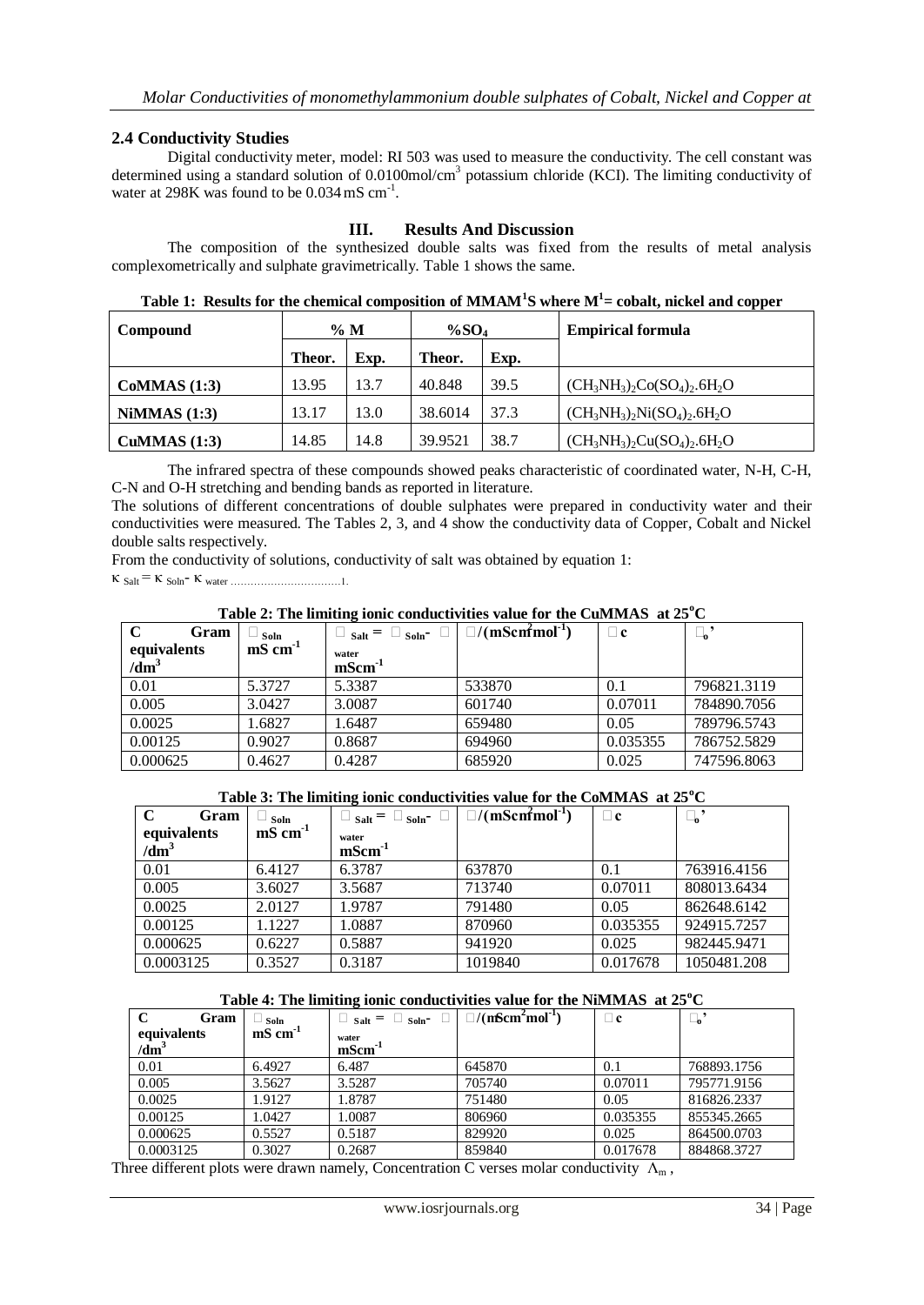$\sqrt{\text{C}}$  verses molar conductivity  $\Lambda$  and  $\sqrt{\text{C}}$  verses  $\Lambda_0$ .

Plots of molar conductivity of different double sulphates verses concentration showed that molar conductivity  $\lambda_c$ increases with decrease in concentration proving that the synthesized compounds are ionic in nature. ( strong electrolytes).



The graph obtained for the value of λm versus concentration is shown Figure 1 below:







According to Debye Hŭ ckel Onsager theory the equivalent conductance of a dilute solution of strong electrolyte is a linear function of the square root of the concentration.

The limiting law may be written as:

λc = λ<sup>o</sup> – (A + B λo) √C ………………………2

λ = 1000 x κ /C …………………………… 3  $C =$  concentration gram equivalents/ $dm<sup>3</sup>$ 

A = numerical constant which is a function of the temperature, viscosity and dielectric constant of the solvent B = numerical constant which is a function of the temperature and dielectric constant of the solvent.

Both A and B also depend on the valence type of the electrolyte and the relative mobilities of anion and cation. A plot of equivalent conductance of the double salts under study against the square root of the normality is shown in Figures 8-10. It is seen that curves obtained are not linear. This type of deviation from theory has been found to be characteristic of strong electrolytes.

To compute the best value of the limiting conductance, we have used the method of Shedlovsky [7]. The Onsager equation on rearrangement gives,

λ<sup>o</sup> = λ + A √C ……………………………4  $1 - B \sqrt{C}$ 

Where  $\lambda_0$  is written in place of  $\lambda_0$ . It is found that  $\lambda_0$  is not a constant and is a function of the concentration.. Therefore a plot of  $\lambda_0$  vs C will give a straight line which may be extrapolated to zero concentration to find  $\lambda_0$ The plots of of  $\lambda_0$  vs  $\sqrt{\text{C}}$  obtained are shown in Figure 2: